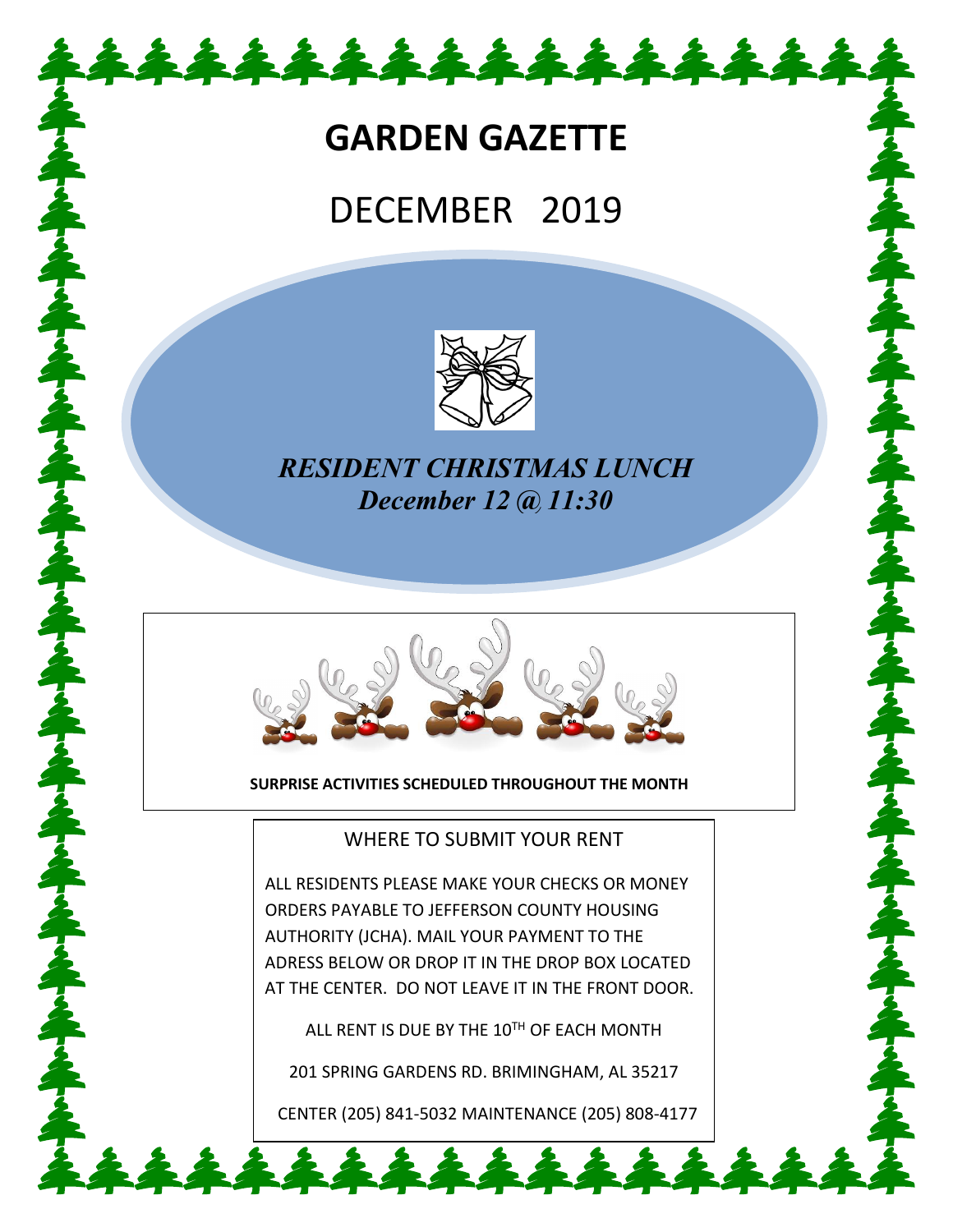### **DECEMBER ADSS NUTRITION PROGRAM FALL 2019**

| <b>MONDAY</b>                                                                                                                                                                             | <b>TUESDAY</b>                                                                                                                                                                | WEDNESDAY                                                                                                                                                                                                    | <b>THURSDAY</b>                                                                                                                                                                                        | <b>FRIDAY</b>                                                                                                                                                                                     |  |
|-------------------------------------------------------------------------------------------------------------------------------------------------------------------------------------------|-------------------------------------------------------------------------------------------------------------------------------------------------------------------------------|--------------------------------------------------------------------------------------------------------------------------------------------------------------------------------------------------------------|--------------------------------------------------------------------------------------------------------------------------------------------------------------------------------------------------------|---------------------------------------------------------------------------------------------------------------------------------------------------------------------------------------------------|--|
| 2<br>Menu 5<br>Sliced Meatloaf / Brown Gravy<br><b>Mixed Vegetables</b><br><b>Mashed Potatoes</b><br><b>Wheat Bread</b><br><b>Blushing Applesauce</b><br>Fudge Round<br>Milk<br>Margarine | Menu <sub>6</sub><br>3<br>Grape Juice<br><b>Breaded Chicken Patty/Gravy</b><br><b>Mixed Greens</b><br>Navy Beans<br>Cornbread<br>Sugar Cookie<br>Milk/Buttermilk<br>Margarine | Menu 7<br>4<br>Orange Pineapple Juice<br>Swedish Meatballs (5 ea.)/Swedish Sauce<br>Rotini Noodles<br>Carrots<br><b>Texas Bread</b><br><b>Strawberry Fruited Gelatin</b><br>Milk/Chocolate Milk<br>Margarine | $5\phantom{.0}$<br>Menu 8<br><b>Beef Tacos</b><br>Seasoned Ground Beef<br>Shredded Lettuce/Cheese/Tomatoes<br>Pinto Beans<br>Corn Tortilla Scoops<br>Mandarin Oranges<br>Milk<br>Taco Sauce/Sour Cream | 6<br>Menu 9<br><b>Blended Juice</b><br>Cheesy Chicken Broccoli Casserole<br><b>Field Peas</b><br>Green Beans / Red Peppers<br><b>Wheat Bread</b><br><b>White Cake</b><br>Milk<br>Margarine        |  |
| 9<br>Menu 10<br>Orange Juice<br>Sausage Patty (2 each)<br><b>Biscuit</b><br>Cheesy Hash Browns<br><b>Mandarin Oranges</b><br>Waffle Grahams (2 pkg.)<br>Milk<br>Margarine<br>Jelly        | Menu 11<br>10<br>Grape Juice<br>Mac and Cheese<br>Italian Flat Beans<br><b>Glazed Carrots</b><br><b>Wheat Bread</b><br>Apple Spice Cookie<br>Milk<br>Margarine                | 11<br>Menu 12<br><b>BBQ Chicken Drum</b><br><b>Collard Greens</b><br>Creamed Corn<br>Cornbread<br>Pears<br>Gingerbread Cookie<br>Milk/Buttermilk<br>Margarine                                                | 12<br>Menu 13<br>Beef Patty/Bun<br><b>Baked Beans</b><br>Potato Salad<br>Lettuce/Tomato/Onion<br>Hot Peach Cobbler<br>Milk/Chocolate Milk<br>Ketchup/Mustard/Mayonnaise                                | 13<br>Menu 14<br><b>Blended Juice</b><br>Chicken Taco Soup<br>Spanish Rice<br><b>Mixed Fruit</b><br>Corn Chips<br>Chocolate Cake<br>Milk                                                          |  |
| $\overline{16}$<br>Menu 15<br>Smoked Sausage/Bun<br><b>Mashed Sweet Potatoes</b><br>Lima Beans<br>Applesauce<br>Chocolate Chip Cookie<br>Milk<br>Mustard/Ketchup/Mayo                     | Menu 16<br>17<br>Apple Juice<br><b>Brunswick Stew</b><br>Coleslaw<br>Saltine Crackers (4 crackers)<br>Fresh Fruit<br>Lemon Cake<br>Milk<br>Margarine                          | Menu 17<br>18<br><b>Blended Juice</b><br>Spaghetti/Meat Sauce<br>Green Beans<br>Mixed Green Salad<br>Italian Bread<br>Chocolate Pudding<br>Milk<br>Margarine<br>Italian/Ranch Dressing                       | Menu 18<br>19<br>Sweet & Sour Chicken Breast Patty<br><b>Oriental Rice</b><br>Cabbage<br>Pineapple Tidbits<br><b>Nutty Buddy</b><br>Milk/Chocolate Milk<br>Whole Grain Dinner Roll<br>Margarine        | <b>THEME MEAL</b><br>$\overline{20}$<br>Sliced Baked Ham<br>Sweet Potato Casserole<br>Green Beans/ Mushrooms<br>Christmas Fruit Cup<br>Whole Grain Roll<br>Iced Coconut Cake<br>Milk<br>Margarine |  |
| $\overline{23}$<br>Happy Holidays                                                                                                                                                         | 24<br><b>Christmas Eve</b>                                                                                                                                                    | 25<br><b>Merry Christmas</b>                                                                                                                                                                                 | 26<br>Happy Holidays                                                                                                                                                                                   | $\overline{27}$<br>Happy Holidays                                                                                                                                                                 |  |
| 30<br>Happy Holidays                                                                                                                                                                      | 31<br><b>New Year's Eve</b>                                                                                                                                                   |                                                                                                                                                                                                              | n                                                                                                                                                                                                      |                                                                                                                                                                                                   |  |